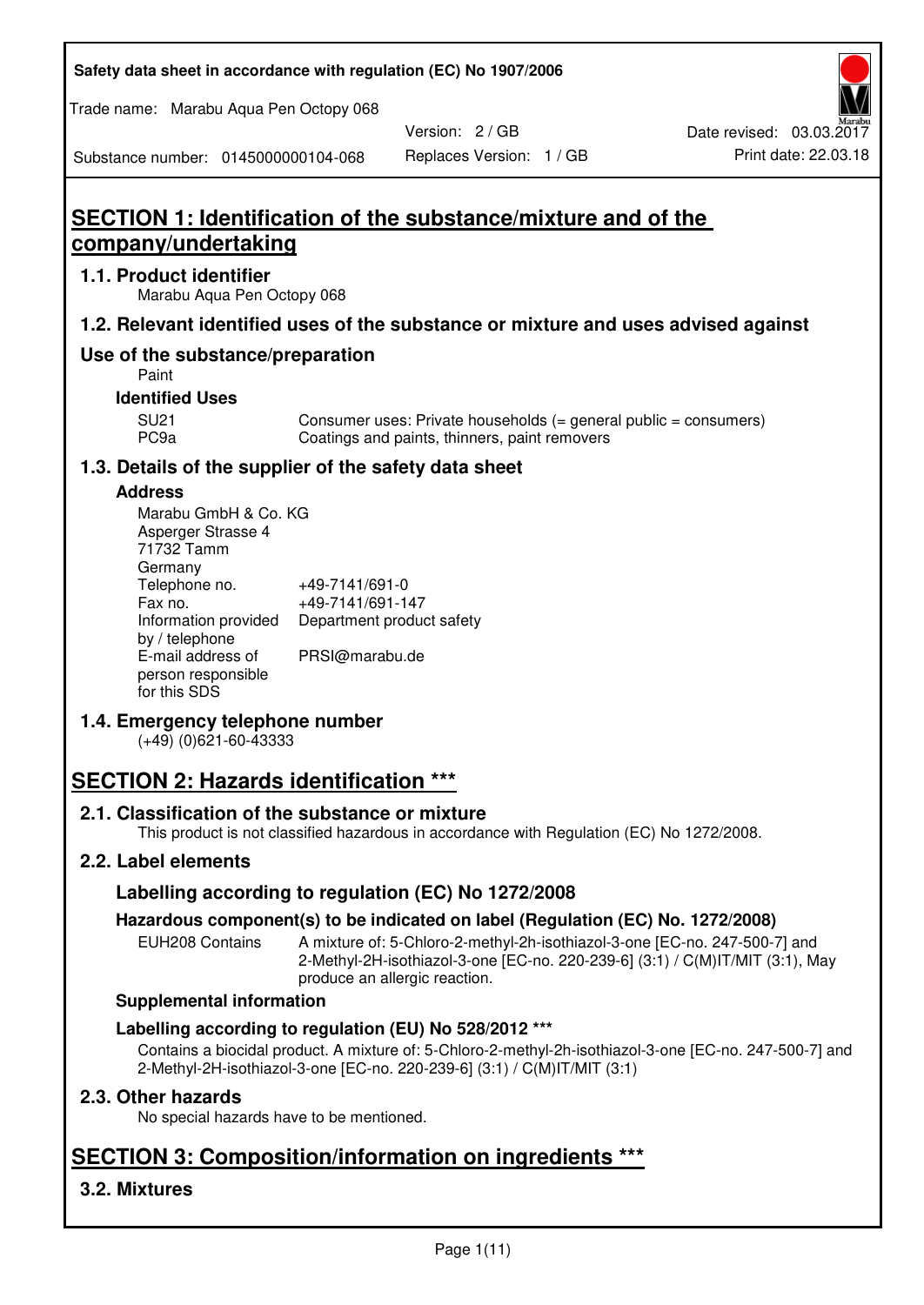| Safety data sheet in accordance with regulation (EC) No 1907/2006                                                                                                 |                                                                                                                       |                              |                                                      |                                                                  |      |                                                  |
|-------------------------------------------------------------------------------------------------------------------------------------------------------------------|-----------------------------------------------------------------------------------------------------------------------|------------------------------|------------------------------------------------------|------------------------------------------------------------------|------|--------------------------------------------------|
| Trade name: Marabu Aqua Pen Octopy 068                                                                                                                            |                                                                                                                       |                              |                                                      |                                                                  |      |                                                  |
|                                                                                                                                                                   |                                                                                                                       | Version: 2 / GB              |                                                      |                                                                  |      | Date revised: 03.03.2017<br>Print date: 22.03.18 |
| Substance number: 0145000000104-068                                                                                                                               |                                                                                                                       |                              |                                                      | Replaces Version: 1 / GB                                         |      |                                                  |
| <b>Chemical characterization</b><br>Paint based on water                                                                                                          |                                                                                                                       |                              |                                                      |                                                                  |      |                                                  |
| <b>Hazardous ingredients</b>                                                                                                                                      |                                                                                                                       |                              |                                                      |                                                                  |      |                                                  |
| <b>Ethanediol</b><br>CAS No.<br>EINECS no.<br>Registration no.<br>Concentration                                                                                   | $107 - 21 - 1$<br>203-473-3<br>01-2119456816-28<br>$>=$                                                               | 1                            | $\lt$ $\sim$                                         | 10                                                               | $\%$ |                                                  |
| Classification (Regulation (EC) No. 1272/2008)                                                                                                                    | Acute Tox. 4<br>STOT RE 2                                                                                             |                              | H302<br>H373                                         |                                                                  |      |                                                  |
| <b>Bronopol (INN)</b><br>CAS No.<br>EINECS no.<br>Concentration                                                                                                   | $52 - 51 - 7$<br>200-143-0<br>$>=$                                                                                    | 0,01                         | $\lt$ $\sim$                                         | 0,1                                                              | $\%$ |                                                  |
| Classification (Regulation (EC) No. 1272/2008)                                                                                                                    |                                                                                                                       |                              |                                                      |                                                                  |      |                                                  |
|                                                                                                                                                                   | Eye Dam. 1<br>Skin Irrit. 2<br>STOT SE3<br>Acute Tox. 4<br>Acute Tox. 4<br>Aquatic Acute 1<br>Aquatic Chronic 1       |                              | H318<br>H315<br>H335<br>H302<br>H312<br>H400<br>H410 |                                                                  |      |                                                  |
| Concentration limits (Regulation (EC) No. 1272/2008)                                                                                                              | Aquatic Acute 1<br>Aquatic Chronic $H410$ M = 1                                                                       | H400                         | $M = 10$                                             |                                                                  |      |                                                  |
| A mixture of: 5-Chloro-2-methyl-2h-isothiazol-3-one [EC-no. 247-500-7] and<br>2-Methyl-2H-isothiazol-3-one [EC-no. 220-239-6] (3:1) / C(M)IT/MIT (3:1)<br>CAS No. | 55965-84-9                                                                                                            |                              |                                                      |                                                                  |      |                                                  |
| Concentration                                                                                                                                                     |                                                                                                                       |                              | $\,<\,$                                              | 0,0015                                                           | $\%$ |                                                  |
| Classification (Regulation (EC) No. 1272/2008)                                                                                                                    | Acute Tox. 3<br>Aquatic Chronic 1<br>Aquatic Acute 1<br>Skin Sens. 1<br>Skin Corr. 1B<br>Acute Tox. 3<br>Acute Tox. 3 |                              | H331<br>H410<br>H400<br>H317<br>H314<br>H311<br>H301 |                                                                  |      |                                                  |
| Concentration limits (Regulation (EC) No. 1272/2008)                                                                                                              |                                                                                                                       |                              |                                                      |                                                                  |      |                                                  |
|                                                                                                                                                                   | Skin Corr. 1B<br>Eye Irrit. 2<br>Skin Irrit. 2<br>Skin Sens. 1                                                        | H314<br>H319<br>H315<br>H317 | $>= 0,6$                                             | $\epsilon = 0.06 < 0.6$<br>$\epsilon = 0.06 < 0.6$<br>$= 0,0015$ |      |                                                  |
| <b>Further ingredients ***</b>                                                                                                                                    |                                                                                                                       |                              |                                                      |                                                                  |      |                                                  |
| Glycerol<br>CAS No.<br>EINECS no.<br>Concentration                                                                                                                | $56 - 81 - 5$<br>200-289-5<br>$>=$                                                                                    | 10 <sup>°</sup>              | $\,<\,$                                              | 25                                                               | $\%$ | $[3]$                                            |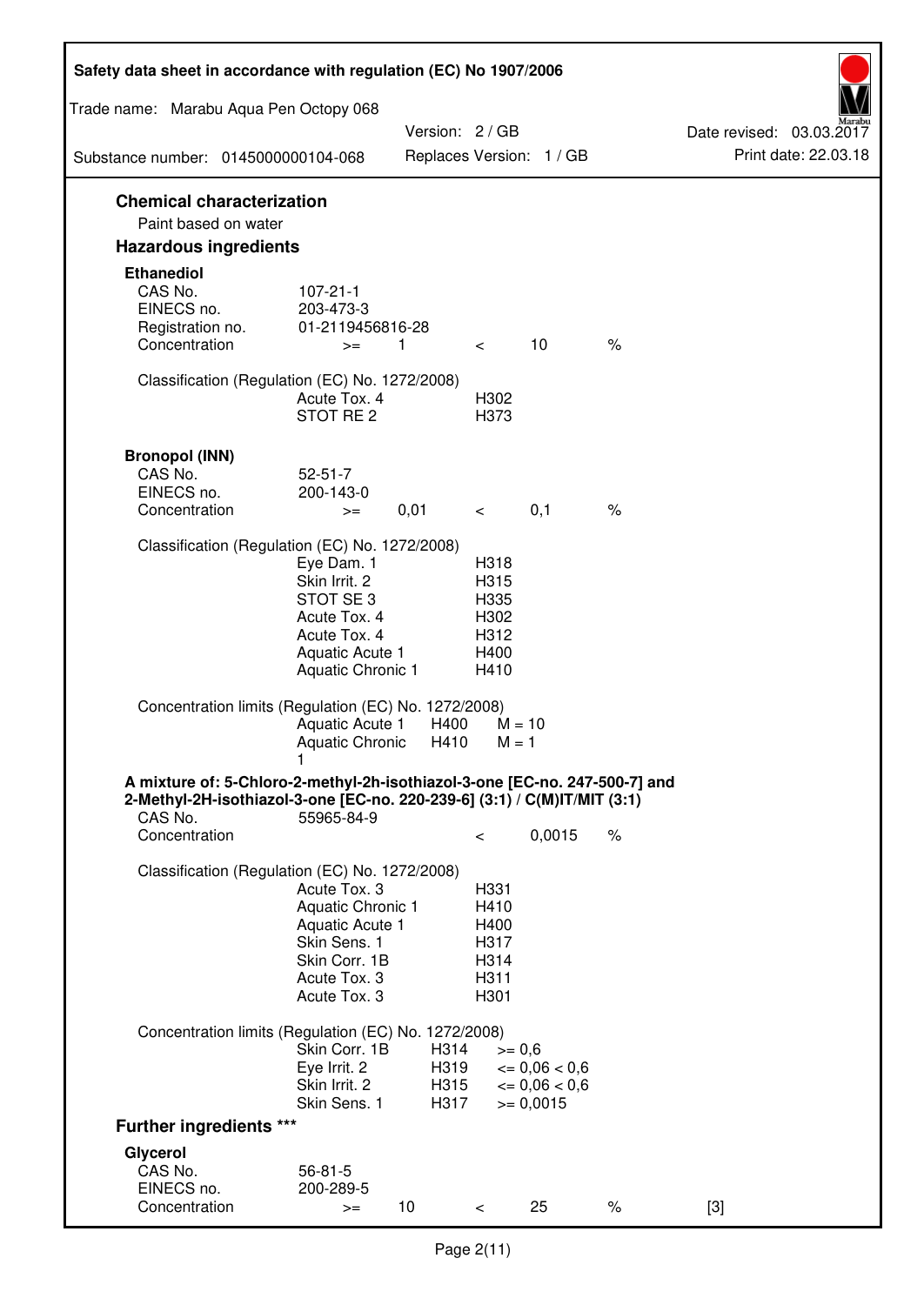| Safety data sheet in accordance with regulation (EC) No 1907/2006                                                                                                                  |                          |                          |
|------------------------------------------------------------------------------------------------------------------------------------------------------------------------------------|--------------------------|--------------------------|
| Trade name: Marabu Aqua Pen Octopy 068                                                                                                                                             | Version: 2/GB            | Date revised: 03.03.2017 |
| Substance number: 0145000000104-068                                                                                                                                                | Replaces Version: 1 / GB | Print date: 22.03.18     |
|                                                                                                                                                                                    |                          |                          |
|                                                                                                                                                                                    |                          |                          |
| $\star$                                                                                                                                                                            |                          |                          |
| [3] Substance with occupational exposure limits                                                                                                                                    |                          |                          |
| <b>SECTION 4: First aid measures</b>                                                                                                                                               |                          |                          |
| 4.1. Description of first aid measures                                                                                                                                             |                          |                          |
| After skin contact<br>Wash with plenty of water and soap. Do NOT use solvents or thinners.                                                                                         |                          |                          |
| After eye contact                                                                                                                                                                  |                          |                          |
| Separate eyelids, wash the eyes thoroughly with water (15 min.). In case of irritation consult an oculist.<br><b>After ingestion</b>                                               |                          |                          |
| Rinse mouth thoroughly with water. If larger amounts are swallowed or in the event of symptoms take<br>medical treatment.                                                          |                          |                          |
| 4.2. Most important symptoms and effects, both acute and delayed<br>Until now no symptoms known so far.                                                                            |                          |                          |
| 4.3. Indication of any immediate medical attention and special treatment needed                                                                                                    |                          |                          |
| Hints for the physician / treatment<br>Treat symptomatically                                                                                                                       |                          |                          |
| <b>SECTION 5: Firefighting measures</b>                                                                                                                                            |                          |                          |
| 5.1. Extinguishing media                                                                                                                                                           |                          |                          |
| Suitable extinguishing media<br>Carbon dioxide, Foam, Sand, Water                                                                                                                  |                          |                          |
| 5.2. Special hazards arising from the substance or mixture<br>In the event of fire the following can be released: Carbon monoxide (CO); Carbon dioxide (CO2); dense<br>black smoke |                          |                          |
| 5.3. Advice for firefighters                                                                                                                                                       |                          |                          |
| <b>Other information</b><br>Collect contaminated fire-fighting water separately, must not be discharged into the drains.                                                           |                          |                          |
| <b>SECTION 6: Accidental release measures</b>                                                                                                                                      |                          |                          |
| 6.1. Personal precautions, protective equipment and emergency procedures<br>No particular measures required.                                                                       |                          |                          |
| 6.2. Environmental precautions<br>No particular measures required.                                                                                                                 |                          |                          |
|                                                                                                                                                                                    |                          |                          |

**6.3. Methods and material for containment and cleaning up**  Clean preferably with a detergent - avoid use of solvents.

## **6.4. Reference to other sections**

Information regarding Safe handling, see Section 7. Information regarding personal protective measures, see Section 8. Information regarding waste disposal, see Section 13.

# **SECTION 7: Handling and storage**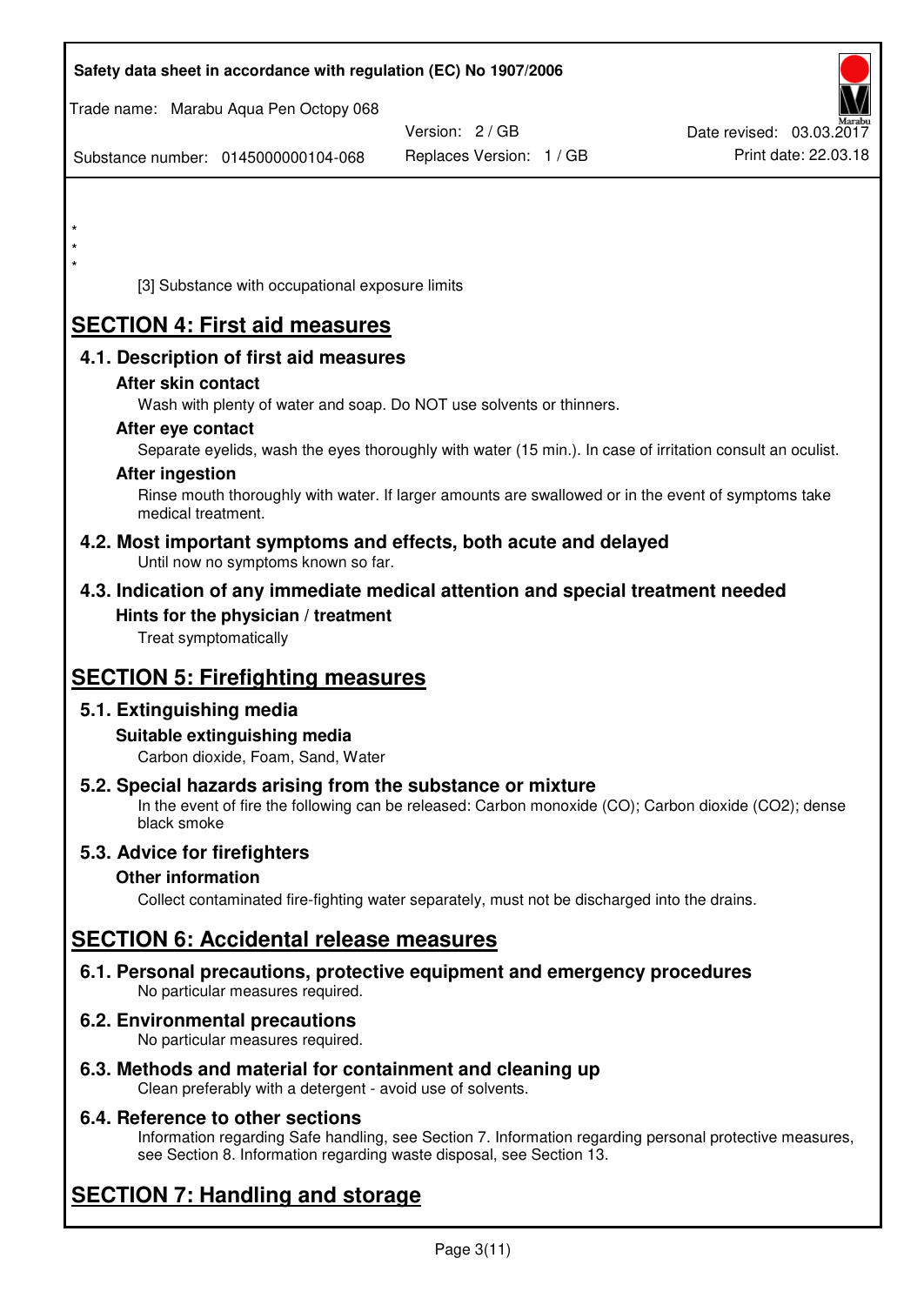| Safety data sheet in accordance with regulation (EC) No 1907/2006                                                                                                                                                                                                                                                                                                         |                                                |                   |                                                  |  |
|---------------------------------------------------------------------------------------------------------------------------------------------------------------------------------------------------------------------------------------------------------------------------------------------------------------------------------------------------------------------------|------------------------------------------------|-------------------|--------------------------------------------------|--|
| Trade name: Marabu Aqua Pen Octopy 068                                                                                                                                                                                                                                                                                                                                    |                                                |                   |                                                  |  |
|                                                                                                                                                                                                                                                                                                                                                                           | Version: 2/GB                                  |                   | Date revised: 03.03.2017<br>Print date: 22.03.18 |  |
| Substance number: 0145000000104-068                                                                                                                                                                                                                                                                                                                                       | Replaces Version: 1 / GB                       |                   |                                                  |  |
| 7.1. Precautions for safe handling<br><b>Advice on safe handling</b><br>Avoid skin and eye contact. Smoking, eating and drinking shall be prohibited in application area.<br>Advice on protection against fire and explosion<br>No special measures required.<br>Classification of fires / temperature class / Ignition group / Dust explosion class<br>Temperature class | T <sub>2</sub>                                 |                   |                                                  |  |
| 7.2. Conditions for safe storage, including any incompatibilities                                                                                                                                                                                                                                                                                                         |                                                |                   |                                                  |  |
| Requirements for storage rooms and vessels<br>Store in frostfree conditions.                                                                                                                                                                                                                                                                                              |                                                |                   |                                                  |  |
| Storage class according to TRGS 510                                                                                                                                                                                                                                                                                                                                       |                                                |                   |                                                  |  |
| Storage class according to<br><b>TRGS 510</b>                                                                                                                                                                                                                                                                                                                             | 12<br>Non-combustible liquids                  |                   |                                                  |  |
| 7.3. Specific end use(s)<br>Paint                                                                                                                                                                                                                                                                                                                                         |                                                |                   |                                                  |  |
| <b>SECTION 8: Exposure controls/personal protection</b>                                                                                                                                                                                                                                                                                                                   |                                                |                   |                                                  |  |
| 8.1. Control parameters                                                                                                                                                                                                                                                                                                                                                   |                                                |                   |                                                  |  |
| <b>Exposure limit values</b>                                                                                                                                                                                                                                                                                                                                              |                                                |                   |                                                  |  |
| <b>Ethanediol</b><br>List                                                                                                                                                                                                                                                                                                                                                 | EH40                                           |                   |                                                  |  |
| <b>Type</b>                                                                                                                                                                                                                                                                                                                                                               | <b>WEL</b>                                     |                   |                                                  |  |
| Value<br>Skin resorption / sensibilisation: Sk;                                                                                                                                                                                                                                                                                                                           | 10<br>mg/m <sup>3</sup><br><b>Status: 2011</b> |                   |                                                  |  |
| Glycerol                                                                                                                                                                                                                                                                                                                                                                  |                                                |                   |                                                  |  |
| List                                                                                                                                                                                                                                                                                                                                                                      | EH40                                           |                   |                                                  |  |
| <b>Type</b><br>Value                                                                                                                                                                                                                                                                                                                                                      | <b>WEL</b><br>10<br>mg/m <sup>3</sup>          |                   |                                                  |  |
| <b>Status: 2011</b>                                                                                                                                                                                                                                                                                                                                                       |                                                |                   |                                                  |  |
| <b>Other information</b>                                                                                                                                                                                                                                                                                                                                                  |                                                |                   |                                                  |  |
| There are not known any further control parameters.                                                                                                                                                                                                                                                                                                                       |                                                |                   |                                                  |  |
| <b>Derived No/Minimal Effect Levels (DNEL/DMEL)</b>                                                                                                                                                                                                                                                                                                                       |                                                |                   |                                                  |  |
| <b>Ethanediol</b><br>Type of value                                                                                                                                                                                                                                                                                                                                        | Derived No Effect Level (DNEL)                 |                   |                                                  |  |
| Reference group                                                                                                                                                                                                                                                                                                                                                           | Worker                                         |                   |                                                  |  |
| Duration of exposure<br>Route of exposure                                                                                                                                                                                                                                                                                                                                 | Long term<br>inhalative                        |                   |                                                  |  |
| Mode of action                                                                                                                                                                                                                                                                                                                                                            | Local effects                                  |                   |                                                  |  |
| Concentration                                                                                                                                                                                                                                                                                                                                                             | 35                                             | mg/m <sup>3</sup> |                                                  |  |
| Type of value                                                                                                                                                                                                                                                                                                                                                             | Derived No Effect Level (DNEL)                 |                   |                                                  |  |
| Reference group                                                                                                                                                                                                                                                                                                                                                           | Worker                                         |                   |                                                  |  |
| Duration of exposure<br>Route of exposure                                                                                                                                                                                                                                                                                                                                 | Long term<br>dermal                            |                   |                                                  |  |
| Mode of action                                                                                                                                                                                                                                                                                                                                                            | Systemic effects                               |                   |                                                  |  |
| Concentration                                                                                                                                                                                                                                                                                                                                                             | 106                                            | mg/kg             |                                                  |  |
| Type of value<br>Reference group                                                                                                                                                                                                                                                                                                                                          | Derived No Effect Level (DNEL)<br>Consumer     |                   |                                                  |  |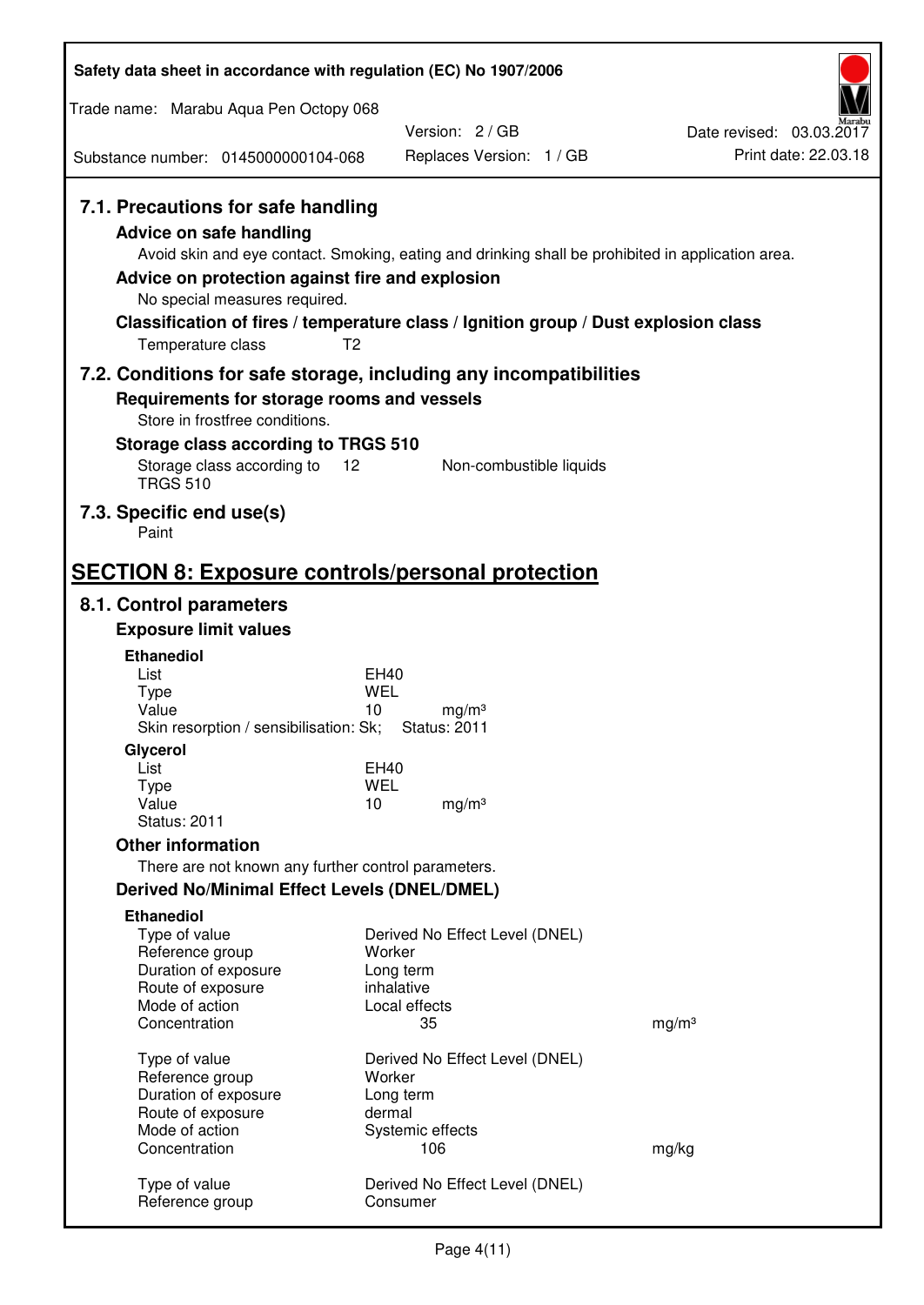| Safety data sheet in accordance with regulation (EC) No 1907/2006                                                                                |                                                                                                 |                                                  |  |  |  |  |
|--------------------------------------------------------------------------------------------------------------------------------------------------|-------------------------------------------------------------------------------------------------|--------------------------------------------------|--|--|--|--|
| Trade name: Marabu Aqua Pen Octopy 068<br>Version: 2 / GB                                                                                        |                                                                                                 |                                                  |  |  |  |  |
| Substance number: 0145000000104-068                                                                                                              | Replaces Version: 1 / GB                                                                        | Date revised: 03.03.2017<br>Print date: 22.03.18 |  |  |  |  |
| Duration of exposure<br>Route of exposure                                                                                                        | Long term<br>inhalative                                                                         |                                                  |  |  |  |  |
| Mode of action                                                                                                                                   | Local effects                                                                                   |                                                  |  |  |  |  |
| Concentration                                                                                                                                    | 7                                                                                               | mg/m <sup>3</sup>                                |  |  |  |  |
| Type of value                                                                                                                                    | Derived No Effect Level (DNEL)                                                                  |                                                  |  |  |  |  |
| Reference group                                                                                                                                  | Consumer                                                                                        |                                                  |  |  |  |  |
| Duration of exposure                                                                                                                             | Long term                                                                                       |                                                  |  |  |  |  |
| Route of exposure                                                                                                                                | dermal                                                                                          |                                                  |  |  |  |  |
| Mode of action                                                                                                                                   | Systemic effects                                                                                |                                                  |  |  |  |  |
| Concentration                                                                                                                                    | 53                                                                                              | mg/kg                                            |  |  |  |  |
| <b>Predicted No Effect Concentration (PNEC)</b>                                                                                                  |                                                                                                 |                                                  |  |  |  |  |
| <b>Ethanediol</b>                                                                                                                                |                                                                                                 |                                                  |  |  |  |  |
| Type of value                                                                                                                                    | <b>PNEC</b>                                                                                     |                                                  |  |  |  |  |
| <b>Type</b>                                                                                                                                      | Freshwater                                                                                      |                                                  |  |  |  |  |
| Concentration                                                                                                                                    | 10                                                                                              | mg/l                                             |  |  |  |  |
| Type of value                                                                                                                                    | <b>PNEC</b>                                                                                     |                                                  |  |  |  |  |
| <b>Type</b>                                                                                                                                      | Saltwater                                                                                       |                                                  |  |  |  |  |
| Concentration                                                                                                                                    | 1                                                                                               | mg/l                                             |  |  |  |  |
| Type of value                                                                                                                                    | <b>PNEC</b>                                                                                     |                                                  |  |  |  |  |
| <b>Type</b>                                                                                                                                      | Water (intermittent release)                                                                    |                                                  |  |  |  |  |
| Concentration                                                                                                                                    | 10                                                                                              | mg/l                                             |  |  |  |  |
|                                                                                                                                                  | <b>PNEC</b>                                                                                     |                                                  |  |  |  |  |
| Type of value<br><b>Type</b>                                                                                                                     | Sewage treatment plant (STP)                                                                    |                                                  |  |  |  |  |
| Concentration                                                                                                                                    | 199,5                                                                                           | mg/l                                             |  |  |  |  |
|                                                                                                                                                  |                                                                                                 |                                                  |  |  |  |  |
| Type of value                                                                                                                                    | <b>PNEC</b>                                                                                     |                                                  |  |  |  |  |
| Type<br>Concentration                                                                                                                            | Freshwater sediment<br>37                                                                       | mg/kg                                            |  |  |  |  |
|                                                                                                                                                  |                                                                                                 |                                                  |  |  |  |  |
| Type of value                                                                                                                                    | <b>PNEC</b>                                                                                     |                                                  |  |  |  |  |
| Type                                                                                                                                             | Marine sediment                                                                                 |                                                  |  |  |  |  |
| Concentration                                                                                                                                    | 3,7                                                                                             | mg/kg                                            |  |  |  |  |
| Type of value                                                                                                                                    | <b>PNEC</b>                                                                                     |                                                  |  |  |  |  |
| <b>Type</b>                                                                                                                                      | Soil                                                                                            |                                                  |  |  |  |  |
| Concentration                                                                                                                                    | 1,53                                                                                            | mg/kg                                            |  |  |  |  |
| 8.2. Exposure controls                                                                                                                           |                                                                                                 |                                                  |  |  |  |  |
| <b>Exposure controls</b>                                                                                                                         |                                                                                                 |                                                  |  |  |  |  |
| Provide adequate ventilation.                                                                                                                    |                                                                                                 |                                                  |  |  |  |  |
| <b>Respiratory protection</b>                                                                                                                    |                                                                                                 |                                                  |  |  |  |  |
| Not necessary.                                                                                                                                   |                                                                                                 |                                                  |  |  |  |  |
| <b>Hand protection</b>                                                                                                                           |                                                                                                 |                                                  |  |  |  |  |
| Not necessary.                                                                                                                                   |                                                                                                 |                                                  |  |  |  |  |
| In case of intensive contact wear protective gloves.                                                                                             |                                                                                                 |                                                  |  |  |  |  |
| There is no one glove material or combination of materials that will give unlimited resistance to any<br>individual or combination of chemicals. |                                                                                                 |                                                  |  |  |  |  |
|                                                                                                                                                  | For prolonged or repeated handling nitrile rubber gloves with textile undergloves are required. |                                                  |  |  |  |  |
| Material thickness<br>$\, > \,$                                                                                                                  | 0,5<br>mm                                                                                       |                                                  |  |  |  |  |
| Breakthrough time<br>$\,<\,$                                                                                                                     | 30<br>min                                                                                       |                                                  |  |  |  |  |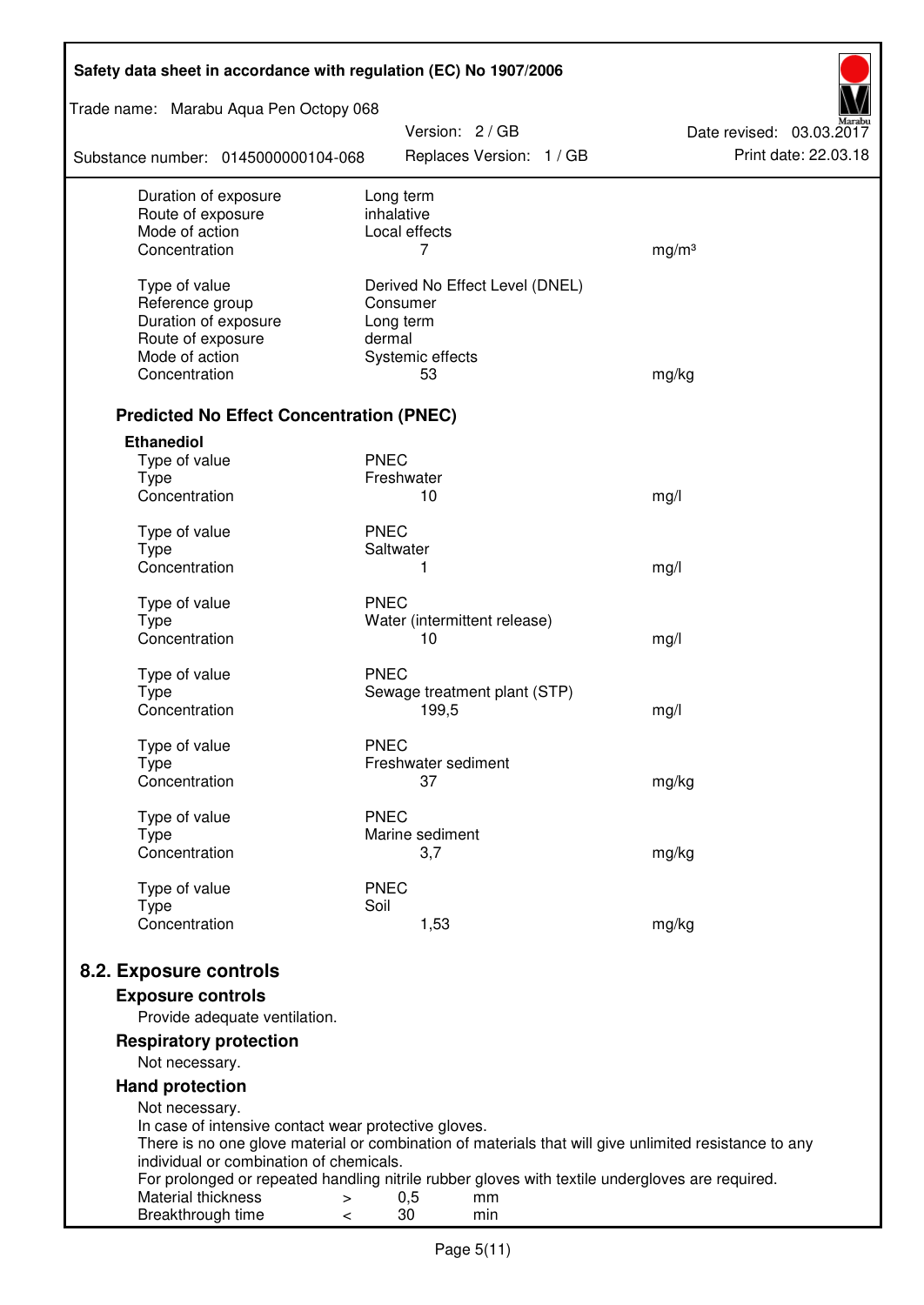| Safety data sheet in accordance with regulation (EC) No 1907/2006                                                                                                                                                                                                                                                                                                                                                                                                                                                                                                                                                                                                                  |  |  |  |  |
|------------------------------------------------------------------------------------------------------------------------------------------------------------------------------------------------------------------------------------------------------------------------------------------------------------------------------------------------------------------------------------------------------------------------------------------------------------------------------------------------------------------------------------------------------------------------------------------------------------------------------------------------------------------------------------|--|--|--|--|
| Trade name: Marabu Aqua Pen Octopy 068                                                                                                                                                                                                                                                                                                                                                                                                                                                                                                                                                                                                                                             |  |  |  |  |
| Version: 2/GB<br>Date revised: 03.03.2017                                                                                                                                                                                                                                                                                                                                                                                                                                                                                                                                                                                                                                          |  |  |  |  |
| Print date: 22.03.18<br>Replaces Version: 1 / GB<br>Substance number: 0145000000104-068                                                                                                                                                                                                                                                                                                                                                                                                                                                                                                                                                                                            |  |  |  |  |
| The breakthrough time must be greater than the end use time of the product.<br>The instructions and information provided by the glove manufacturer on use, storage, maintenance and<br>replacement must be followed.<br>Gloves should be replaced regularly and if there is any sign of damage to the glove material.<br>Always ensure that gloves are free from defects and that they are stored and used correctly.<br>The performance or effectiveness of the glove may be reduced by physical/ chemical damage and poor<br>maintenance.<br>Barrier creams may help to protect the exposed areas of the skin, they should however not be applied<br>once exposure has occurred. |  |  |  |  |
| Eye protection                                                                                                                                                                                                                                                                                                                                                                                                                                                                                                                                                                                                                                                                     |  |  |  |  |
| Not necessary.                                                                                                                                                                                                                                                                                                                                                                                                                                                                                                                                                                                                                                                                     |  |  |  |  |
| <b>Body protection</b>                                                                                                                                                                                                                                                                                                                                                                                                                                                                                                                                                                                                                                                             |  |  |  |  |
| Not applicable.                                                                                                                                                                                                                                                                                                                                                                                                                                                                                                                                                                                                                                                                    |  |  |  |  |
|                                                                                                                                                                                                                                                                                                                                                                                                                                                                                                                                                                                                                                                                                    |  |  |  |  |
| <b>SECTION 9: Physical and chemical properties</b>                                                                                                                                                                                                                                                                                                                                                                                                                                                                                                                                                                                                                                 |  |  |  |  |
| 9.1. Information on basic physical and chemical properties                                                                                                                                                                                                                                                                                                                                                                                                                                                                                                                                                                                                                         |  |  |  |  |
| Form<br>liquid                                                                                                                                                                                                                                                                                                                                                                                                                                                                                                                                                                                                                                                                     |  |  |  |  |
| coloured<br><b>Colour</b><br>odourless<br><b>Odour</b>                                                                                                                                                                                                                                                                                                                                                                                                                                                                                                                                                                                                                             |  |  |  |  |
|                                                                                                                                                                                                                                                                                                                                                                                                                                                                                                                                                                                                                                                                                    |  |  |  |  |
| <b>Odour threshold</b>                                                                                                                                                                                                                                                                                                                                                                                                                                                                                                                                                                                                                                                             |  |  |  |  |
| Remarks<br>No data available                                                                                                                                                                                                                                                                                                                                                                                                                                                                                                                                                                                                                                                       |  |  |  |  |
| <b>Melting point</b>                                                                                                                                                                                                                                                                                                                                                                                                                                                                                                                                                                                                                                                               |  |  |  |  |
| Remarks<br>not determined                                                                                                                                                                                                                                                                                                                                                                                                                                                                                                                                                                                                                                                          |  |  |  |  |
| <b>Freezing point</b>                                                                                                                                                                                                                                                                                                                                                                                                                                                                                                                                                                                                                                                              |  |  |  |  |
| Remarks<br>not determined                                                                                                                                                                                                                                                                                                                                                                                                                                                                                                                                                                                                                                                          |  |  |  |  |
| Initial boiling point and boiling range                                                                                                                                                                                                                                                                                                                                                                                                                                                                                                                                                                                                                                            |  |  |  |  |
| $\rm ^{\circ}C$<br>Value<br>appr. 100<br>hPa<br>1.013<br>Pressure                                                                                                                                                                                                                                                                                                                                                                                                                                                                                                                                                                                                                  |  |  |  |  |
| Source<br>Literature value                                                                                                                                                                                                                                                                                                                                                                                                                                                                                                                                                                                                                                                         |  |  |  |  |
| <b>Flash point</b>                                                                                                                                                                                                                                                                                                                                                                                                                                                                                                                                                                                                                                                                 |  |  |  |  |
| Remarks<br>Not applicable                                                                                                                                                                                                                                                                                                                                                                                                                                                                                                                                                                                                                                                          |  |  |  |  |
| Evaporation rate (ether $= 1$ ) :                                                                                                                                                                                                                                                                                                                                                                                                                                                                                                                                                                                                                                                  |  |  |  |  |
| Remarks<br>not determined                                                                                                                                                                                                                                                                                                                                                                                                                                                                                                                                                                                                                                                          |  |  |  |  |
| Flammability (solid, gas)                                                                                                                                                                                                                                                                                                                                                                                                                                                                                                                                                                                                                                                          |  |  |  |  |
| Not applicable                                                                                                                                                                                                                                                                                                                                                                                                                                                                                                                                                                                                                                                                     |  |  |  |  |
| Upper/lower flammability or explosive limits                                                                                                                                                                                                                                                                                                                                                                                                                                                                                                                                                                                                                                       |  |  |  |  |
| Lower explosion limit<br>3,2<br>$%$ (V)<br>appr.                                                                                                                                                                                                                                                                                                                                                                                                                                                                                                                                                                                                                                   |  |  |  |  |
| 53<br>$%$ $(V)$<br>Upper explosion limit<br>appr.                                                                                                                                                                                                                                                                                                                                                                                                                                                                                                                                                                                                                                  |  |  |  |  |
| Literature value<br>Source                                                                                                                                                                                                                                                                                                                                                                                                                                                                                                                                                                                                                                                         |  |  |  |  |
| Vapour pressure                                                                                                                                                                                                                                                                                                                                                                                                                                                                                                                                                                                                                                                                    |  |  |  |  |
| hPa<br>Value<br>23<br>appr.<br>°C                                                                                                                                                                                                                                                                                                                                                                                                                                                                                                                                                                                                                                                  |  |  |  |  |
| 20<br>Temperature<br>Method<br>Value taken from the literature                                                                                                                                                                                                                                                                                                                                                                                                                                                                                                                                                                                                                     |  |  |  |  |
| <b>Vapour density</b>                                                                                                                                                                                                                                                                                                                                                                                                                                                                                                                                                                                                                                                              |  |  |  |  |
| Remarks<br>not determined                                                                                                                                                                                                                                                                                                                                                                                                                                                                                                                                                                                                                                                          |  |  |  |  |
| <b>Density</b>                                                                                                                                                                                                                                                                                                                                                                                                                                                                                                                                                                                                                                                                     |  |  |  |  |
| Remarks<br>not determined                                                                                                                                                                                                                                                                                                                                                                                                                                                                                                                                                                                                                                                          |  |  |  |  |
| Solubility in water                                                                                                                                                                                                                                                                                                                                                                                                                                                                                                                                                                                                                                                                |  |  |  |  |
| Remarks<br>miscible                                                                                                                                                                                                                                                                                                                                                                                                                                                                                                                                                                                                                                                                |  |  |  |  |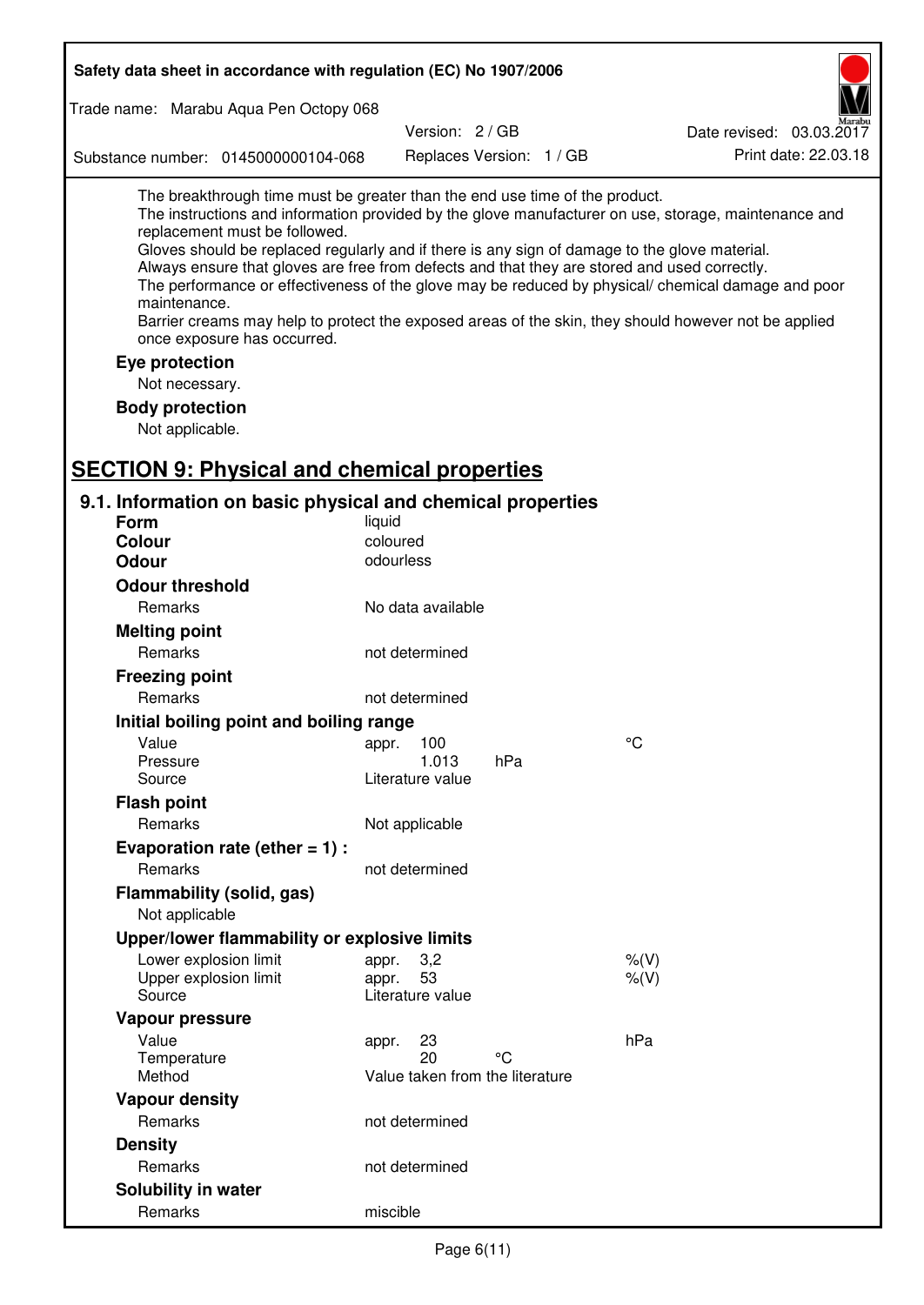| Safety data sheet in accordance with regulation (EC) No 1907/2006                    |                                                                   |    |                                                  |  |  |
|--------------------------------------------------------------------------------------|-------------------------------------------------------------------|----|--------------------------------------------------|--|--|
| Trade name: Marabu Aqua Pen Octopy 068                                               |                                                                   |    |                                                  |  |  |
| Substance number: 0145000000104-068                                                  | Version: 2 / GB<br>Replaces Version: 1 / GB                       |    | Date revised: 03.03.2017<br>Print date: 22.03.18 |  |  |
| Ignition temperature                                                                 |                                                                   |    |                                                  |  |  |
| Value                                                                                | 410<br>appr.<br>Literature value                                  | °C |                                                  |  |  |
| Source<br><b>Viscosity</b>                                                           |                                                                   |    |                                                  |  |  |
| Remarks                                                                              |                                                                   |    |                                                  |  |  |
| Remarks                                                                              | not determined                                                    |    |                                                  |  |  |
| 9.2. Other information<br><b>Other information</b><br>None known                     |                                                                   |    |                                                  |  |  |
| <b>SECTION 10: Stability and reactivity</b>                                          |                                                                   |    |                                                  |  |  |
| 10.1. Reactivity<br>None                                                             |                                                                   |    |                                                  |  |  |
| 10.2. Chemical stability<br>No hazardous reactions known.                            |                                                                   |    |                                                  |  |  |
| 10.3. Possibility of hazardous reactions<br>No hazardous reactions known.            |                                                                   |    |                                                  |  |  |
| 10.4. Conditions to avoid<br>No hazardous reactions known.                           |                                                                   |    |                                                  |  |  |
| 10.5. Incompatible materials<br>None                                                 |                                                                   |    |                                                  |  |  |
| 10.6. Hazardous decomposition products<br>No hazardous decomposition products known. |                                                                   |    |                                                  |  |  |
| <b>SECTION 11: Toxicological information</b>                                         |                                                                   |    |                                                  |  |  |
| 11.1. Information on toxicological effects                                           |                                                                   |    |                                                  |  |  |
| <b>Acute oral toxicity</b>                                                           |                                                                   |    |                                                  |  |  |
| Remarks                                                                              | Based on available data, the classification criteria are not met. |    |                                                  |  |  |
| <b>Acute dermal toxicity</b>                                                         |                                                                   |    |                                                  |  |  |
| Remarks<br><b>Acute inhalational toxicity</b>                                        | Based on available data, the classification criteria are not met. |    |                                                  |  |  |
| Remarks                                                                              | Based on available data, the classification criteria are not met. |    |                                                  |  |  |
| <b>Skin corrosion/irritation</b>                                                     |                                                                   |    |                                                  |  |  |
| Remarks                                                                              | Based on available data, the classification criteria are not met. |    |                                                  |  |  |
| Serious eye damage/irritation                                                        |                                                                   |    |                                                  |  |  |
| Remarks                                                                              | Based on available data, the classification criteria are not met. |    |                                                  |  |  |
| <b>Sensitization</b>                                                                 |                                                                   |    |                                                  |  |  |
| Remarks                                                                              | Based on available data, the classification criteria are not met. |    |                                                  |  |  |
| <b>Mutagenicity</b>                                                                  |                                                                   |    |                                                  |  |  |
| Remarks                                                                              | Based on available data, the classification criteria are not met. |    |                                                  |  |  |
| <b>Reproductive toxicity</b><br>Remarks                                              | Based on available data, the classification criteria are not met. |    |                                                  |  |  |
| Carcinogenicity                                                                      |                                                                   |    |                                                  |  |  |
| Remarks                                                                              | Based on available data, the classification criteria are not met. |    |                                                  |  |  |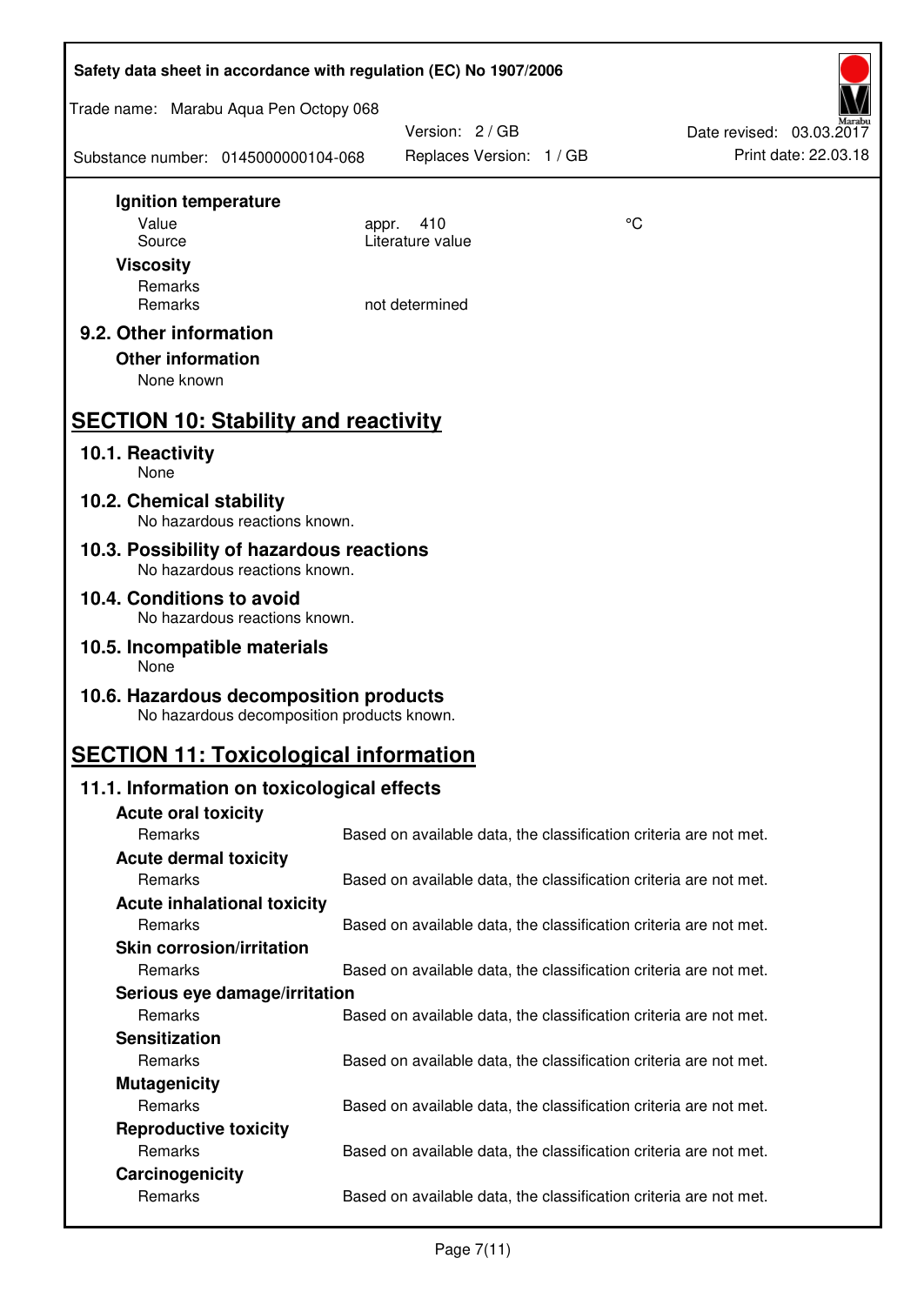#### **Safety data sheet in accordance with regulation (EC) No 1907/2006**

Trade name: Marabu Aqua Pen Octopy 068

Version: 2 / GB

Replaces Version: 1 / GB Print date: 22.03.18 Date revised: 03.03.2017

Substance number: 0145000000104-068

## **Specific Target Organ Toxicity (STOT)**

**Single exposure** 

Based on available data, the classification criteria are not met.

**Repeated exposure** 

Remarks Based on available data, the classification criteria are not met.

#### **Aspiration hazard**

Based on available data, the classification criteria are not met.

#### **Experience in practice**

Provided all the recommended protective and safety precautions are taken, experience shows that no risk to health can be expected.

#### **Other information**

There are no data available on the mixture itself. The mixture has been assessed following the additivity method of the GHS/CLP Regulation (EC) No 1272/2008.

## **SECTION 12: Ecological information**

## **12.1. Toxicity**

#### **General information**

There are no data available on the mixture itself.Do not allow to enter drains or water courses.The mixture has been assessed following the summation method of the CLP Regulation (EC) No 1272/2008 and is not classified as dangerous for the environment.

## **12.2. Persistence and degradability**

#### **General information**

There are no data available on the mixture itself.

#### **12.3. Bioaccumulative potential**

#### **General information**

There are no data available on the mixture itself.

#### **12.4. Mobility in soil**

#### **General information**

There are no data available on the mixture itself.

**12.5. Results of PBT and vPvB assessment** 

#### **General information**

There are no data available on the mixture itself.

#### **12.6. Other adverse effects**

#### **General information**

There are no data available on the mixture itself.

# **SECTION 13: Disposal considerations**

## **13.1. Waste treatment methods**

#### **Disposal recommendations for the product**

The product can be placed with other household refuse. Small residues in containers can be washed-out with water and put into the drainage system.

#### **Disposal recommendations for packaging**

Packaging that cannot be cleaned should be disposed off as product waste. Completely emptied packagings can be given for recycling.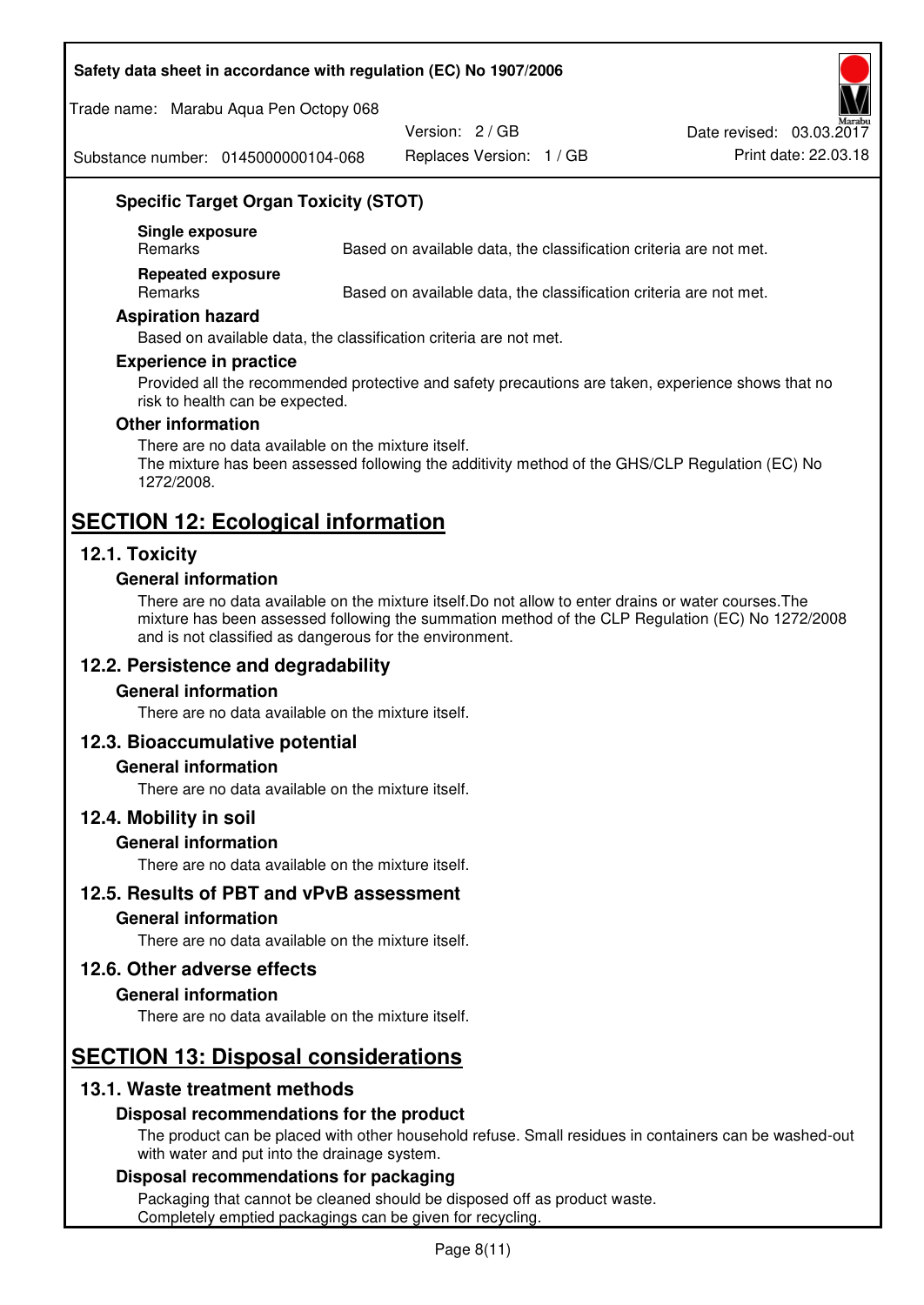| Safety data sheet in accordance with regulation (EC) No 1907/2006                                                                                                                                                                                                                                    |                                             |                                                  |  |  |
|------------------------------------------------------------------------------------------------------------------------------------------------------------------------------------------------------------------------------------------------------------------------------------------------------|---------------------------------------------|--------------------------------------------------|--|--|
| Trade name: Marabu Aqua Pen Octopy 068                                                                                                                                                                                                                                                               |                                             |                                                  |  |  |
| Substance number: 0145000000104-068                                                                                                                                                                                                                                                                  | Version: 2 / GB<br>Replaces Version: 1 / GB | Date revised: 03.03.2017<br>Print date: 22.03.18 |  |  |
| <b>SECTION 14: Transport information</b>                                                                                                                                                                                                                                                             |                                             |                                                  |  |  |
| <b>Land transport ADR/RID</b><br>Non-dangerous goods<br>14.1. UN number<br>$UN -$                                                                                                                                                                                                                    |                                             |                                                  |  |  |
| 14.2. UN proper shipping name                                                                                                                                                                                                                                                                        |                                             |                                                  |  |  |
| 14.3. Transport hazard class(es)<br>Class<br>Label<br>14.4. Packing group<br>Packing group<br>Transport category<br>0<br>14.5. Environmental hazards                                                                                                                                                 |                                             |                                                  |  |  |
| <b>Marine transport IMDG/GGVSee</b><br>The product does not constitute a hazardous substance in sea transport.<br>14.1. UN number<br>$UN -$<br>14.2. UN proper shipping name                                                                                                                         |                                             |                                                  |  |  |
| 14.3. Transport hazard class(es)<br>Class                                                                                                                                                                                                                                                            |                                             |                                                  |  |  |
| Subsidiary risk<br>14.4. Packing group<br>Packing group<br>14.5. Environmental hazards<br>no                                                                                                                                                                                                         |                                             |                                                  |  |  |
| <b>Air transport ICAO/IATA</b><br>The product does not constitute a hazardous substance in air transport.<br>14.1. UN number<br>$UN -$<br>14.2. UN proper shipping name                                                                                                                              |                                             |                                                  |  |  |
| 14.3. Transport hazard class(es)                                                                                                                                                                                                                                                                     |                                             |                                                  |  |  |
| Class<br>Subsidiary risk<br>14.4. Packing group<br>Packing group                                                                                                                                                                                                                                     |                                             |                                                  |  |  |
| 14.5. Environmental hazards                                                                                                                                                                                                                                                                          |                                             |                                                  |  |  |
| Information for all modes of transport<br>14.6. Special precautions for user<br>Transport within the user's premises:<br>Always transport in closed containers that are upright and secure.<br>Ensure that persons transporting the product know what to do in the event of an accident or spillage. |                                             |                                                  |  |  |
| <b>Other information</b><br>14.7. Transport in bulk according to Annex II of Marpol and the IBC Code<br>no                                                                                                                                                                                           |                                             |                                                  |  |  |
| <b>SECTION 15: Regulatory information ***</b>                                                                                                                                                                                                                                                        |                                             |                                                  |  |  |
| 15.1. Safety, health and environmental regulations/legislation specific for the substance                                                                                                                                                                                                            |                                             |                                                  |  |  |

Ī

٦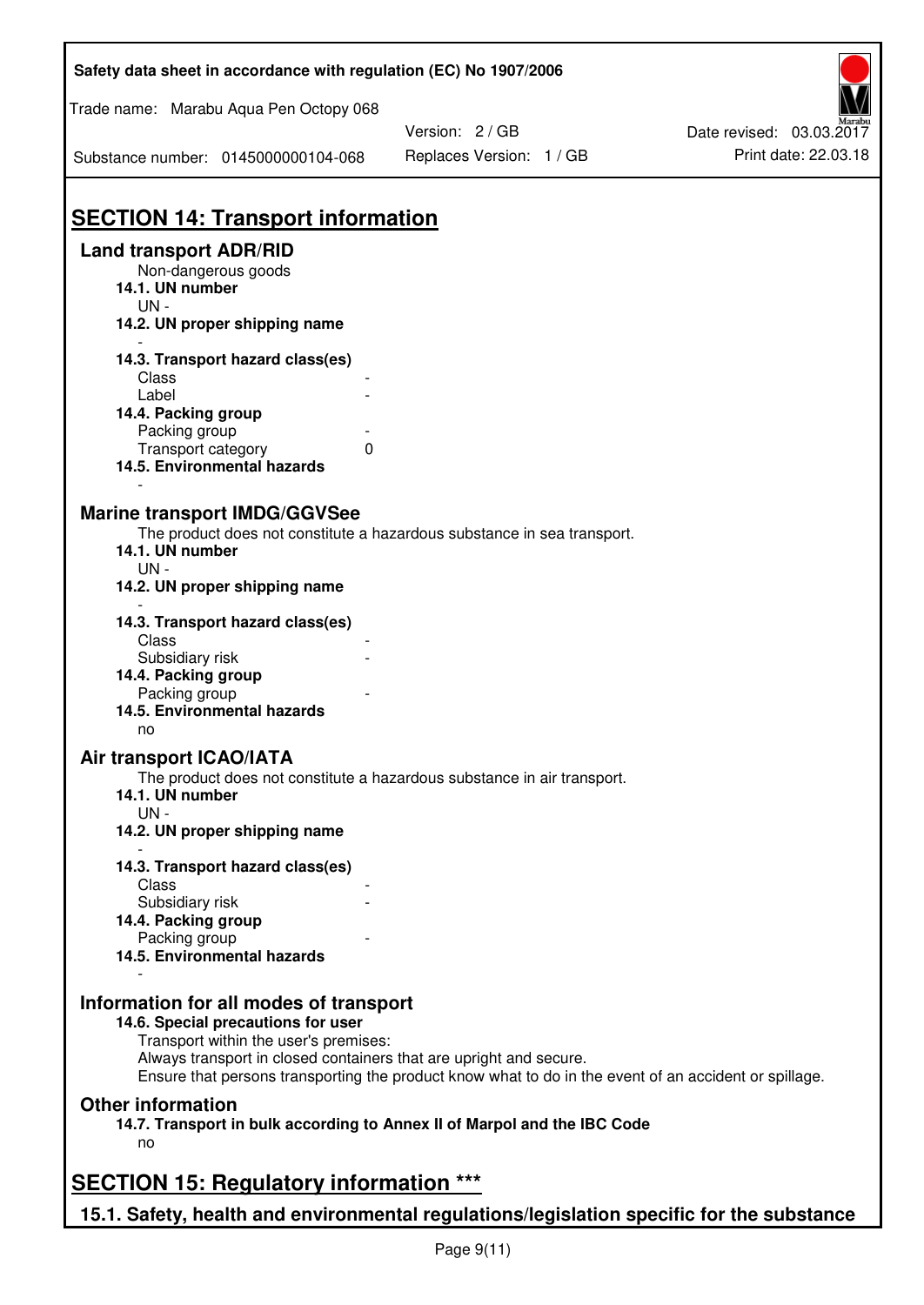| Safety data sheet in accordance with regulation (EC) No 1907/2006<br>Trade name: Marabu Aqua Pen Octopy 068<br>Version: 2/GB<br>Date revised: 03.03.2017<br>Replaces Version: 1 / GB<br>Substance number: 0145000000104-068<br>or mixture<br><b>VOC ***</b><br>VOC (EU)<br>$\mathbf 0$<br>$\%$<br><b>Other information</b><br>All components are contained in the TSCA inventory or exempted.<br>All components are contained in the AICS inventory.<br>All components are contained in the PICCS inventory.<br>All components are contained in the DSL inventory.<br>All components are contained in the IECSC inventory.<br>All components are contained in the NZIOC inventory.<br>All components are contained in the ENCS inventory.<br>All components are contained in the ECL inventory.<br>15.2. Chemical safety assessment<br>For this preparation a chemical safety assessment has not been carried out.<br><b>SECTION 16: Other information</b><br>Hazard statements listed in Chapter 3<br>H301<br>Toxic if swallowed.<br>H302<br>Harmful if swallowed.<br>H311<br>Toxic in contact with skin.<br>H312<br>Harmful in contact with skin.<br>H314<br>Causes severe skin burns and eye damage.<br>H315<br>Causes skin irritation.<br>H317<br>May cause an allergic skin reaction.<br>H318<br>Causes serious eye damage.<br>H331<br>Toxic if inhaled.<br>H335<br>May cause respiratory irritation.<br>H373<br>May cause damage to organs through prolonged or repeated exposure:<br>H400<br>Very toxic to aquatic life.<br>H410<br>Very toxic to aquatic life with long lasting effects.<br><b>CLP categories listed in Chapter 3</b><br>Acute Tox. 3<br>Acute toxicity, Category 3<br>Acute Tox. 4<br>Acute toxicity, Category 4<br>Aquatic Acute 1<br>Hazardous to the aquatic environment, acute, Category 1<br>Hazardous to the aquatic environment, chronic, Category 1<br>Aquatic Chronic 1<br>Eye Dam. 1<br>Serious eye damage, Category 1<br>Skin Corr. 1B<br>Skin corrosion, Category 1B<br>Skin Irrit. 2<br>Skin irritation, Category 2<br>Skin sensitization, Category 1<br>Skin Sens. 1<br>STOT RE 2<br>Specific target organ toxicity - repeated exposure, Category 2<br>STOT SE3<br>Specific target organ toxicity - single exposure, Category 3<br><b>Supplemental information</b><br>Relevant changes compared with the previous version of the safety data sheet are marked with: ***<br>This information is based on our present state of knowledge. However, it should not constitute a<br>guarantee for any specific product properties and shall not establish a legally valid relationship.<br>The information in this Safety Data Sheet is based on the present state of knowledge and current<br>legislation.<br>It provides guidance on health, safety and environmental aspects of the product and should not be<br>construed as any guarantee of technical performance or suitability for particular applications.<br>The product should not be used for purposes other than those shown in Section 1 without first referring<br>to the supplier and obtaining written handling instructions. |  |  |                      |
|----------------------------------------------------------------------------------------------------------------------------------------------------------------------------------------------------------------------------------------------------------------------------------------------------------------------------------------------------------------------------------------------------------------------------------------------------------------------------------------------------------------------------------------------------------------------------------------------------------------------------------------------------------------------------------------------------------------------------------------------------------------------------------------------------------------------------------------------------------------------------------------------------------------------------------------------------------------------------------------------------------------------------------------------------------------------------------------------------------------------------------------------------------------------------------------------------------------------------------------------------------------------------------------------------------------------------------------------------------------------------------------------------------------------------------------------------------------------------------------------------------------------------------------------------------------------------------------------------------------------------------------------------------------------------------------------------------------------------------------------------------------------------------------------------------------------------------------------------------------------------------------------------------------------------------------------------------------------------------------------------------------------------------------------------------------------------------------------------------------------------------------------------------------------------------------------------------------------------------------------------------------------------------------------------------------------------------------------------------------------------------------------------------------------------------------------------------------------------------------------------------------------------------------------------------------------------------------------------------------------------------------------------------------------------------------------------------------------------------------------------------------------------------------------------------------------------------------------------------------------------------------------------------------------------------------------------------------------------------------------------------------------------------------------------------------------------------------------------------------------------------|--|--|----------------------|
|                                                                                                                                                                                                                                                                                                                                                                                                                                                                                                                                                                                                                                                                                                                                                                                                                                                                                                                                                                                                                                                                                                                                                                                                                                                                                                                                                                                                                                                                                                                                                                                                                                                                                                                                                                                                                                                                                                                                                                                                                                                                                                                                                                                                                                                                                                                                                                                                                                                                                                                                                                                                                                                                                                                                                                                                                                                                                                                                                                                                                                                                                                                                  |  |  |                      |
|                                                                                                                                                                                                                                                                                                                                                                                                                                                                                                                                                                                                                                                                                                                                                                                                                                                                                                                                                                                                                                                                                                                                                                                                                                                                                                                                                                                                                                                                                                                                                                                                                                                                                                                                                                                                                                                                                                                                                                                                                                                                                                                                                                                                                                                                                                                                                                                                                                                                                                                                                                                                                                                                                                                                                                                                                                                                                                                                                                                                                                                                                                                                  |  |  |                      |
|                                                                                                                                                                                                                                                                                                                                                                                                                                                                                                                                                                                                                                                                                                                                                                                                                                                                                                                                                                                                                                                                                                                                                                                                                                                                                                                                                                                                                                                                                                                                                                                                                                                                                                                                                                                                                                                                                                                                                                                                                                                                                                                                                                                                                                                                                                                                                                                                                                                                                                                                                                                                                                                                                                                                                                                                                                                                                                                                                                                                                                                                                                                                  |  |  | Print date: 22.03.18 |
|                                                                                                                                                                                                                                                                                                                                                                                                                                                                                                                                                                                                                                                                                                                                                                                                                                                                                                                                                                                                                                                                                                                                                                                                                                                                                                                                                                                                                                                                                                                                                                                                                                                                                                                                                                                                                                                                                                                                                                                                                                                                                                                                                                                                                                                                                                                                                                                                                                                                                                                                                                                                                                                                                                                                                                                                                                                                                                                                                                                                                                                                                                                                  |  |  |                      |
|                                                                                                                                                                                                                                                                                                                                                                                                                                                                                                                                                                                                                                                                                                                                                                                                                                                                                                                                                                                                                                                                                                                                                                                                                                                                                                                                                                                                                                                                                                                                                                                                                                                                                                                                                                                                                                                                                                                                                                                                                                                                                                                                                                                                                                                                                                                                                                                                                                                                                                                                                                                                                                                                                                                                                                                                                                                                                                                                                                                                                                                                                                                                  |  |  |                      |
|                                                                                                                                                                                                                                                                                                                                                                                                                                                                                                                                                                                                                                                                                                                                                                                                                                                                                                                                                                                                                                                                                                                                                                                                                                                                                                                                                                                                                                                                                                                                                                                                                                                                                                                                                                                                                                                                                                                                                                                                                                                                                                                                                                                                                                                                                                                                                                                                                                                                                                                                                                                                                                                                                                                                                                                                                                                                                                                                                                                                                                                                                                                                  |  |  |                      |
|                                                                                                                                                                                                                                                                                                                                                                                                                                                                                                                                                                                                                                                                                                                                                                                                                                                                                                                                                                                                                                                                                                                                                                                                                                                                                                                                                                                                                                                                                                                                                                                                                                                                                                                                                                                                                                                                                                                                                                                                                                                                                                                                                                                                                                                                                                                                                                                                                                                                                                                                                                                                                                                                                                                                                                                                                                                                                                                                                                                                                                                                                                                                  |  |  |                      |
|                                                                                                                                                                                                                                                                                                                                                                                                                                                                                                                                                                                                                                                                                                                                                                                                                                                                                                                                                                                                                                                                                                                                                                                                                                                                                                                                                                                                                                                                                                                                                                                                                                                                                                                                                                                                                                                                                                                                                                                                                                                                                                                                                                                                                                                                                                                                                                                                                                                                                                                                                                                                                                                                                                                                                                                                                                                                                                                                                                                                                                                                                                                                  |  |  |                      |
|                                                                                                                                                                                                                                                                                                                                                                                                                                                                                                                                                                                                                                                                                                                                                                                                                                                                                                                                                                                                                                                                                                                                                                                                                                                                                                                                                                                                                                                                                                                                                                                                                                                                                                                                                                                                                                                                                                                                                                                                                                                                                                                                                                                                                                                                                                                                                                                                                                                                                                                                                                                                                                                                                                                                                                                                                                                                                                                                                                                                                                                                                                                                  |  |  |                      |
|                                                                                                                                                                                                                                                                                                                                                                                                                                                                                                                                                                                                                                                                                                                                                                                                                                                                                                                                                                                                                                                                                                                                                                                                                                                                                                                                                                                                                                                                                                                                                                                                                                                                                                                                                                                                                                                                                                                                                                                                                                                                                                                                                                                                                                                                                                                                                                                                                                                                                                                                                                                                                                                                                                                                                                                                                                                                                                                                                                                                                                                                                                                                  |  |  |                      |
|                                                                                                                                                                                                                                                                                                                                                                                                                                                                                                                                                                                                                                                                                                                                                                                                                                                                                                                                                                                                                                                                                                                                                                                                                                                                                                                                                                                                                                                                                                                                                                                                                                                                                                                                                                                                                                                                                                                                                                                                                                                                                                                                                                                                                                                                                                                                                                                                                                                                                                                                                                                                                                                                                                                                                                                                                                                                                                                                                                                                                                                                                                                                  |  |  |                      |
|                                                                                                                                                                                                                                                                                                                                                                                                                                                                                                                                                                                                                                                                                                                                                                                                                                                                                                                                                                                                                                                                                                                                                                                                                                                                                                                                                                                                                                                                                                                                                                                                                                                                                                                                                                                                                                                                                                                                                                                                                                                                                                                                                                                                                                                                                                                                                                                                                                                                                                                                                                                                                                                                                                                                                                                                                                                                                                                                                                                                                                                                                                                                  |  |  |                      |
|                                                                                                                                                                                                                                                                                                                                                                                                                                                                                                                                                                                                                                                                                                                                                                                                                                                                                                                                                                                                                                                                                                                                                                                                                                                                                                                                                                                                                                                                                                                                                                                                                                                                                                                                                                                                                                                                                                                                                                                                                                                                                                                                                                                                                                                                                                                                                                                                                                                                                                                                                                                                                                                                                                                                                                                                                                                                                                                                                                                                                                                                                                                                  |  |  |                      |
|                                                                                                                                                                                                                                                                                                                                                                                                                                                                                                                                                                                                                                                                                                                                                                                                                                                                                                                                                                                                                                                                                                                                                                                                                                                                                                                                                                                                                                                                                                                                                                                                                                                                                                                                                                                                                                                                                                                                                                                                                                                                                                                                                                                                                                                                                                                                                                                                                                                                                                                                                                                                                                                                                                                                                                                                                                                                                                                                                                                                                                                                                                                                  |  |  |                      |
|                                                                                                                                                                                                                                                                                                                                                                                                                                                                                                                                                                                                                                                                                                                                                                                                                                                                                                                                                                                                                                                                                                                                                                                                                                                                                                                                                                                                                                                                                                                                                                                                                                                                                                                                                                                                                                                                                                                                                                                                                                                                                                                                                                                                                                                                                                                                                                                                                                                                                                                                                                                                                                                                                                                                                                                                                                                                                                                                                                                                                                                                                                                                  |  |  |                      |
|                                                                                                                                                                                                                                                                                                                                                                                                                                                                                                                                                                                                                                                                                                                                                                                                                                                                                                                                                                                                                                                                                                                                                                                                                                                                                                                                                                                                                                                                                                                                                                                                                                                                                                                                                                                                                                                                                                                                                                                                                                                                                                                                                                                                                                                                                                                                                                                                                                                                                                                                                                                                                                                                                                                                                                                                                                                                                                                                                                                                                                                                                                                                  |  |  |                      |
|                                                                                                                                                                                                                                                                                                                                                                                                                                                                                                                                                                                                                                                                                                                                                                                                                                                                                                                                                                                                                                                                                                                                                                                                                                                                                                                                                                                                                                                                                                                                                                                                                                                                                                                                                                                                                                                                                                                                                                                                                                                                                                                                                                                                                                                                                                                                                                                                                                                                                                                                                                                                                                                                                                                                                                                                                                                                                                                                                                                                                                                                                                                                  |  |  |                      |
|                                                                                                                                                                                                                                                                                                                                                                                                                                                                                                                                                                                                                                                                                                                                                                                                                                                                                                                                                                                                                                                                                                                                                                                                                                                                                                                                                                                                                                                                                                                                                                                                                                                                                                                                                                                                                                                                                                                                                                                                                                                                                                                                                                                                                                                                                                                                                                                                                                                                                                                                                                                                                                                                                                                                                                                                                                                                                                                                                                                                                                                                                                                                  |  |  |                      |
|                                                                                                                                                                                                                                                                                                                                                                                                                                                                                                                                                                                                                                                                                                                                                                                                                                                                                                                                                                                                                                                                                                                                                                                                                                                                                                                                                                                                                                                                                                                                                                                                                                                                                                                                                                                                                                                                                                                                                                                                                                                                                                                                                                                                                                                                                                                                                                                                                                                                                                                                                                                                                                                                                                                                                                                                                                                                                                                                                                                                                                                                                                                                  |  |  |                      |
|                                                                                                                                                                                                                                                                                                                                                                                                                                                                                                                                                                                                                                                                                                                                                                                                                                                                                                                                                                                                                                                                                                                                                                                                                                                                                                                                                                                                                                                                                                                                                                                                                                                                                                                                                                                                                                                                                                                                                                                                                                                                                                                                                                                                                                                                                                                                                                                                                                                                                                                                                                                                                                                                                                                                                                                                                                                                                                                                                                                                                                                                                                                                  |  |  |                      |
|                                                                                                                                                                                                                                                                                                                                                                                                                                                                                                                                                                                                                                                                                                                                                                                                                                                                                                                                                                                                                                                                                                                                                                                                                                                                                                                                                                                                                                                                                                                                                                                                                                                                                                                                                                                                                                                                                                                                                                                                                                                                                                                                                                                                                                                                                                                                                                                                                                                                                                                                                                                                                                                                                                                                                                                                                                                                                                                                                                                                                                                                                                                                  |  |  |                      |
|                                                                                                                                                                                                                                                                                                                                                                                                                                                                                                                                                                                                                                                                                                                                                                                                                                                                                                                                                                                                                                                                                                                                                                                                                                                                                                                                                                                                                                                                                                                                                                                                                                                                                                                                                                                                                                                                                                                                                                                                                                                                                                                                                                                                                                                                                                                                                                                                                                                                                                                                                                                                                                                                                                                                                                                                                                                                                                                                                                                                                                                                                                                                  |  |  |                      |
|                                                                                                                                                                                                                                                                                                                                                                                                                                                                                                                                                                                                                                                                                                                                                                                                                                                                                                                                                                                                                                                                                                                                                                                                                                                                                                                                                                                                                                                                                                                                                                                                                                                                                                                                                                                                                                                                                                                                                                                                                                                                                                                                                                                                                                                                                                                                                                                                                                                                                                                                                                                                                                                                                                                                                                                                                                                                                                                                                                                                                                                                                                                                  |  |  |                      |
|                                                                                                                                                                                                                                                                                                                                                                                                                                                                                                                                                                                                                                                                                                                                                                                                                                                                                                                                                                                                                                                                                                                                                                                                                                                                                                                                                                                                                                                                                                                                                                                                                                                                                                                                                                                                                                                                                                                                                                                                                                                                                                                                                                                                                                                                                                                                                                                                                                                                                                                                                                                                                                                                                                                                                                                                                                                                                                                                                                                                                                                                                                                                  |  |  |                      |
|                                                                                                                                                                                                                                                                                                                                                                                                                                                                                                                                                                                                                                                                                                                                                                                                                                                                                                                                                                                                                                                                                                                                                                                                                                                                                                                                                                                                                                                                                                                                                                                                                                                                                                                                                                                                                                                                                                                                                                                                                                                                                                                                                                                                                                                                                                                                                                                                                                                                                                                                                                                                                                                                                                                                                                                                                                                                                                                                                                                                                                                                                                                                  |  |  |                      |
|                                                                                                                                                                                                                                                                                                                                                                                                                                                                                                                                                                                                                                                                                                                                                                                                                                                                                                                                                                                                                                                                                                                                                                                                                                                                                                                                                                                                                                                                                                                                                                                                                                                                                                                                                                                                                                                                                                                                                                                                                                                                                                                                                                                                                                                                                                                                                                                                                                                                                                                                                                                                                                                                                                                                                                                                                                                                                                                                                                                                                                                                                                                                  |  |  |                      |
|                                                                                                                                                                                                                                                                                                                                                                                                                                                                                                                                                                                                                                                                                                                                                                                                                                                                                                                                                                                                                                                                                                                                                                                                                                                                                                                                                                                                                                                                                                                                                                                                                                                                                                                                                                                                                                                                                                                                                                                                                                                                                                                                                                                                                                                                                                                                                                                                                                                                                                                                                                                                                                                                                                                                                                                                                                                                                                                                                                                                                                                                                                                                  |  |  |                      |
|                                                                                                                                                                                                                                                                                                                                                                                                                                                                                                                                                                                                                                                                                                                                                                                                                                                                                                                                                                                                                                                                                                                                                                                                                                                                                                                                                                                                                                                                                                                                                                                                                                                                                                                                                                                                                                                                                                                                                                                                                                                                                                                                                                                                                                                                                                                                                                                                                                                                                                                                                                                                                                                                                                                                                                                                                                                                                                                                                                                                                                                                                                                                  |  |  |                      |
|                                                                                                                                                                                                                                                                                                                                                                                                                                                                                                                                                                                                                                                                                                                                                                                                                                                                                                                                                                                                                                                                                                                                                                                                                                                                                                                                                                                                                                                                                                                                                                                                                                                                                                                                                                                                                                                                                                                                                                                                                                                                                                                                                                                                                                                                                                                                                                                                                                                                                                                                                                                                                                                                                                                                                                                                                                                                                                                                                                                                                                                                                                                                  |  |  |                      |
|                                                                                                                                                                                                                                                                                                                                                                                                                                                                                                                                                                                                                                                                                                                                                                                                                                                                                                                                                                                                                                                                                                                                                                                                                                                                                                                                                                                                                                                                                                                                                                                                                                                                                                                                                                                                                                                                                                                                                                                                                                                                                                                                                                                                                                                                                                                                                                                                                                                                                                                                                                                                                                                                                                                                                                                                                                                                                                                                                                                                                                                                                                                                  |  |  |                      |
|                                                                                                                                                                                                                                                                                                                                                                                                                                                                                                                                                                                                                                                                                                                                                                                                                                                                                                                                                                                                                                                                                                                                                                                                                                                                                                                                                                                                                                                                                                                                                                                                                                                                                                                                                                                                                                                                                                                                                                                                                                                                                                                                                                                                                                                                                                                                                                                                                                                                                                                                                                                                                                                                                                                                                                                                                                                                                                                                                                                                                                                                                                                                  |  |  |                      |
|                                                                                                                                                                                                                                                                                                                                                                                                                                                                                                                                                                                                                                                                                                                                                                                                                                                                                                                                                                                                                                                                                                                                                                                                                                                                                                                                                                                                                                                                                                                                                                                                                                                                                                                                                                                                                                                                                                                                                                                                                                                                                                                                                                                                                                                                                                                                                                                                                                                                                                                                                                                                                                                                                                                                                                                                                                                                                                                                                                                                                                                                                                                                  |  |  |                      |
|                                                                                                                                                                                                                                                                                                                                                                                                                                                                                                                                                                                                                                                                                                                                                                                                                                                                                                                                                                                                                                                                                                                                                                                                                                                                                                                                                                                                                                                                                                                                                                                                                                                                                                                                                                                                                                                                                                                                                                                                                                                                                                                                                                                                                                                                                                                                                                                                                                                                                                                                                                                                                                                                                                                                                                                                                                                                                                                                                                                                                                                                                                                                  |  |  |                      |
|                                                                                                                                                                                                                                                                                                                                                                                                                                                                                                                                                                                                                                                                                                                                                                                                                                                                                                                                                                                                                                                                                                                                                                                                                                                                                                                                                                                                                                                                                                                                                                                                                                                                                                                                                                                                                                                                                                                                                                                                                                                                                                                                                                                                                                                                                                                                                                                                                                                                                                                                                                                                                                                                                                                                                                                                                                                                                                                                                                                                                                                                                                                                  |  |  |                      |
|                                                                                                                                                                                                                                                                                                                                                                                                                                                                                                                                                                                                                                                                                                                                                                                                                                                                                                                                                                                                                                                                                                                                                                                                                                                                                                                                                                                                                                                                                                                                                                                                                                                                                                                                                                                                                                                                                                                                                                                                                                                                                                                                                                                                                                                                                                                                                                                                                                                                                                                                                                                                                                                                                                                                                                                                                                                                                                                                                                                                                                                                                                                                  |  |  |                      |
|                                                                                                                                                                                                                                                                                                                                                                                                                                                                                                                                                                                                                                                                                                                                                                                                                                                                                                                                                                                                                                                                                                                                                                                                                                                                                                                                                                                                                                                                                                                                                                                                                                                                                                                                                                                                                                                                                                                                                                                                                                                                                                                                                                                                                                                                                                                                                                                                                                                                                                                                                                                                                                                                                                                                                                                                                                                                                                                                                                                                                                                                                                                                  |  |  |                      |
|                                                                                                                                                                                                                                                                                                                                                                                                                                                                                                                                                                                                                                                                                                                                                                                                                                                                                                                                                                                                                                                                                                                                                                                                                                                                                                                                                                                                                                                                                                                                                                                                                                                                                                                                                                                                                                                                                                                                                                                                                                                                                                                                                                                                                                                                                                                                                                                                                                                                                                                                                                                                                                                                                                                                                                                                                                                                                                                                                                                                                                                                                                                                  |  |  |                      |
|                                                                                                                                                                                                                                                                                                                                                                                                                                                                                                                                                                                                                                                                                                                                                                                                                                                                                                                                                                                                                                                                                                                                                                                                                                                                                                                                                                                                                                                                                                                                                                                                                                                                                                                                                                                                                                                                                                                                                                                                                                                                                                                                                                                                                                                                                                                                                                                                                                                                                                                                                                                                                                                                                                                                                                                                                                                                                                                                                                                                                                                                                                                                  |  |  |                      |
| As the specific conditions of use of the product are outside the supplier's control, the user is responsible<br>for ensuring that the requirements of relevant legislation are complied with.<br>The information contained in this safety data sheet does not constitute the user's own assessment of                                                                                                                                                                                                                                                                                                                                                                                                                                                                                                                                                                                                                                                                                                                                                                                                                                                                                                                                                                                                                                                                                                                                                                                                                                                                                                                                                                                                                                                                                                                                                                                                                                                                                                                                                                                                                                                                                                                                                                                                                                                                                                                                                                                                                                                                                                                                                                                                                                                                                                                                                                                                                                                                                                                                                                                                                            |  |  |                      |